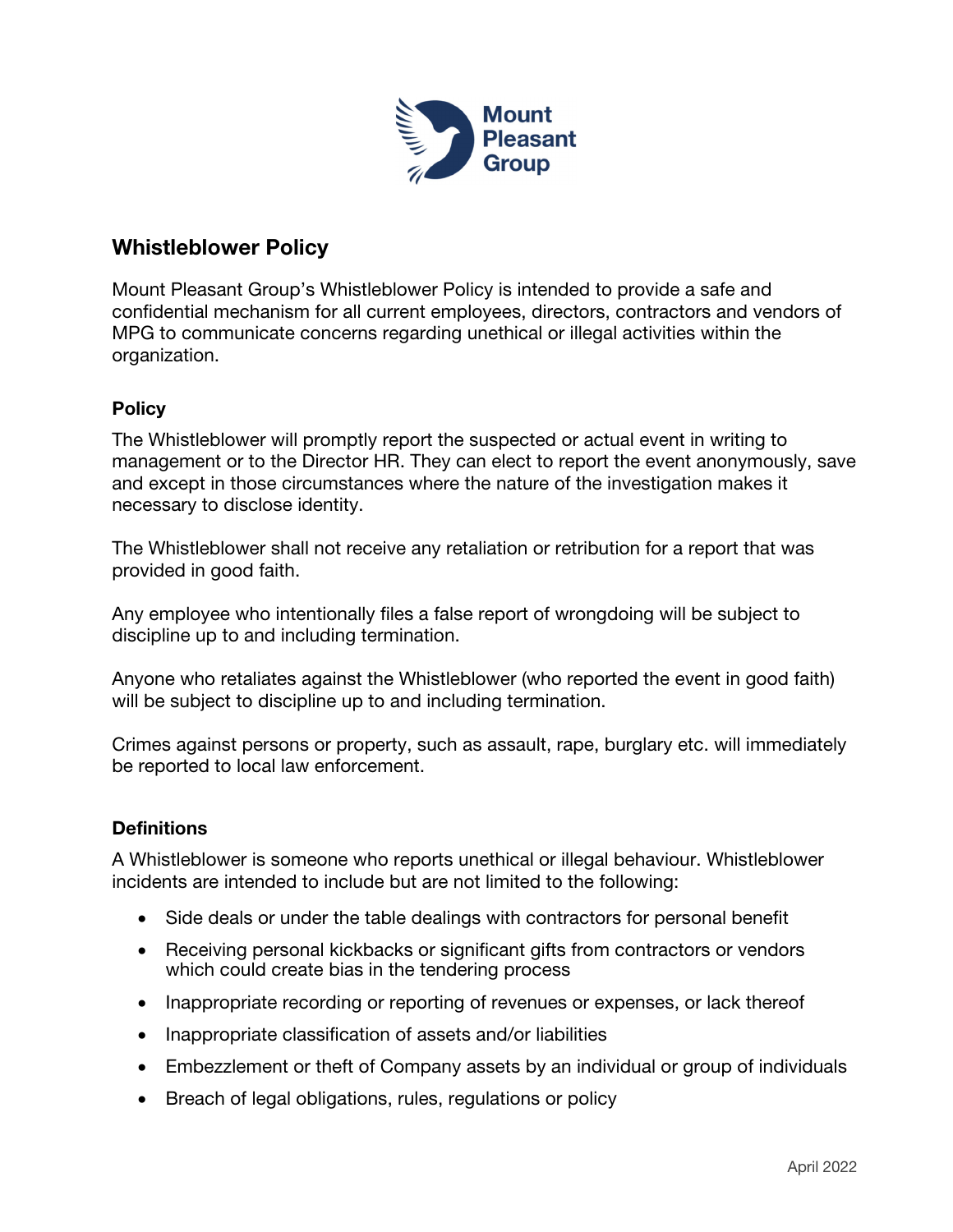### **Responsibilities**

Whistleblower:

- Advise Manager/Supervisor or Director HR in writing of any knowledge of or concerns of illegal, unethical or inappropriate behaviours or practices.
- Co-operate in any internal/external investigation without retaliation as a result of such disclosure.

Manager/Supervisor:

- Promptly submit all whistleblower reports of illegal, dishonest or fraudulent activities to the Director HR for investigation and corrective action where applicable. Assist with investigations where applicable.
- Maintain the integrity of the report and investigation by not disclosing the identity of any parties in relation to the investigation unless required by law.

#### Director HR:

- Promptly review and investigate submitted reports.
- Maintain the integrity of the report and investigation by not disclosing the identity of any parties in relation to the investigation unless required by law.
- Report the event to the President(s) and in instances involving Officers of the company report the events or anything material to either the Chair of the HR & Governance Committee or the Chair of the Finance and Investment Committee.

#### **Procedures**

- The Whistleblower will submit a written report to management or to the Director of HR. This report will outline to the best of their knowledge, the details of the event/situation or their suspicions of an event.
- If the report is given to a member of Management, they will immediately notify and provide documentation to the Director HR for investigation. The Manager is required to assist with investigations where applicable.
- The Whistleblower can create their own report or access a form located in the link at the bottom of the page.
- If the Whistleblower is not an employee of the organization, they will submit their report to the Director of Human Resources. (contact information is at end of policy) Alternately, if the complaint is in relation to the CEO it can be directed to the Chair of the Board of Directors. (contact information is at end of policy)
- The Director HR will discuss the report and the strategy for investigation with the President(s) and in the case of a situation involving an Officer of the company they will have the discussion with the Chair of the relevant board committee. In the